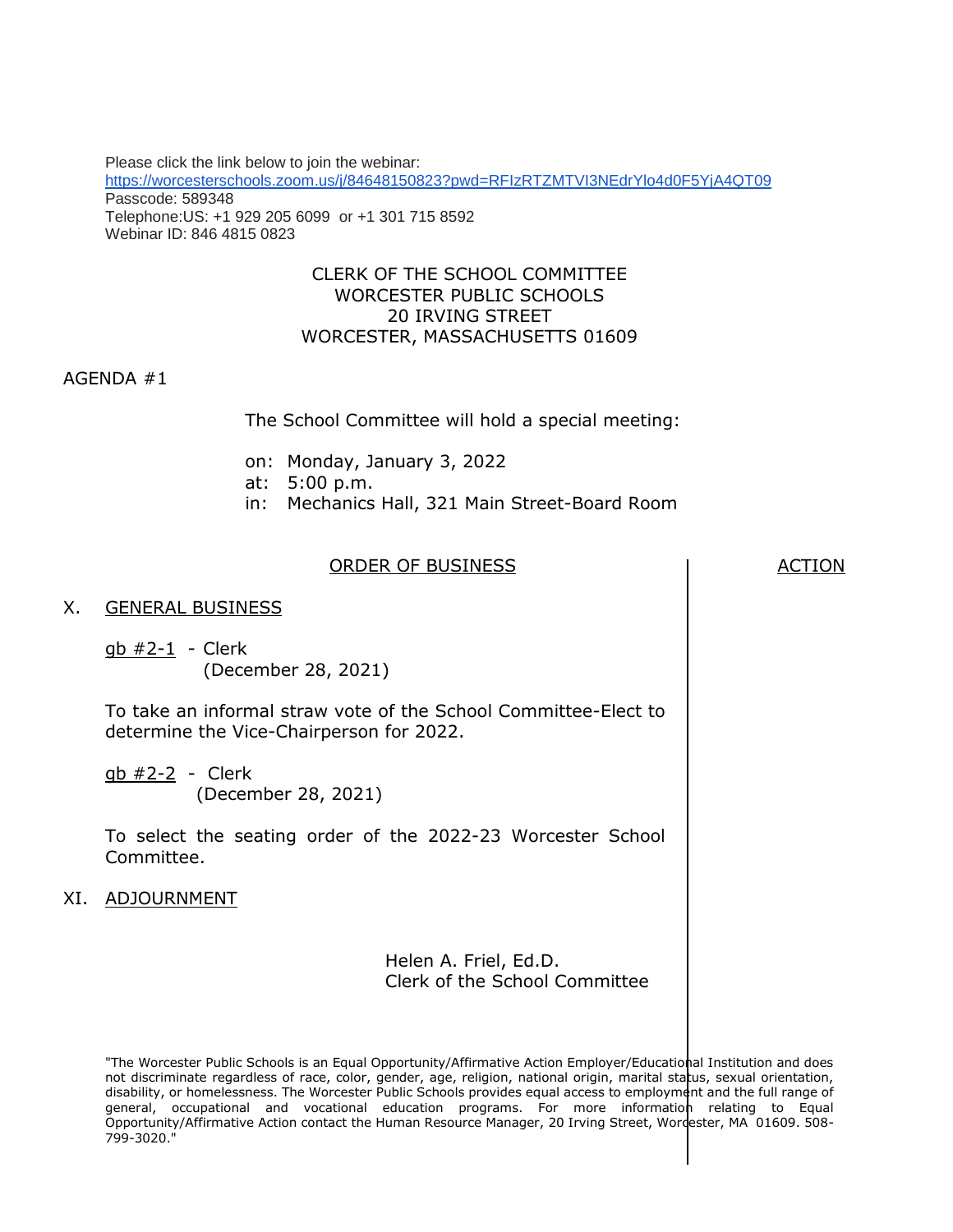X. GENERAL BUSINESS ITEM - gb #2-1 (December 23, 2021)

Clerk S.C. MEETING - 1-3-22

ITEM:

To take an informal straw vote of the School Committee-Elect to determine the Vice-Chairperson for 2022.

PRIOR ACTION:

BACKUP:

RECOMMENDATION OF MAKER:

## RECOMMENDATION OF ADMINISTRATION:

Take an informal straw vote.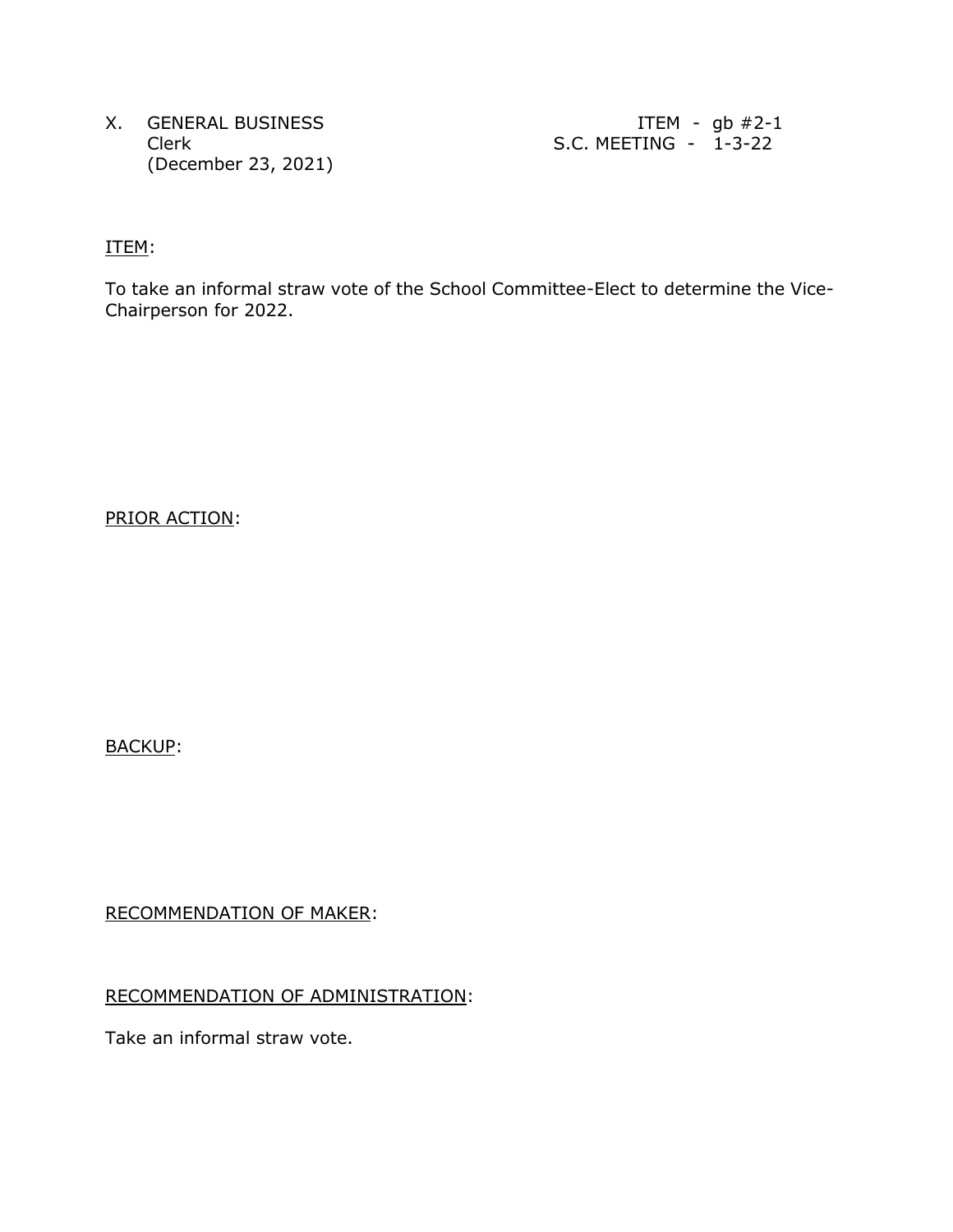X. GENERAL BUSINESS ITEM - gb #2-2 (December 23, 2021)

Clerk S.C. MEETING - 1-3-22

ITEM:

To select the seating order of the 2022-23 Worcester School Committee.

PRIOR ACTION:

BACKUP:

RECOMMENDATION OF MAKER:

### RECOMMENDATION OF ADMINISTRATION:

Select the seating order for the 2022-23 Worcester School Committee.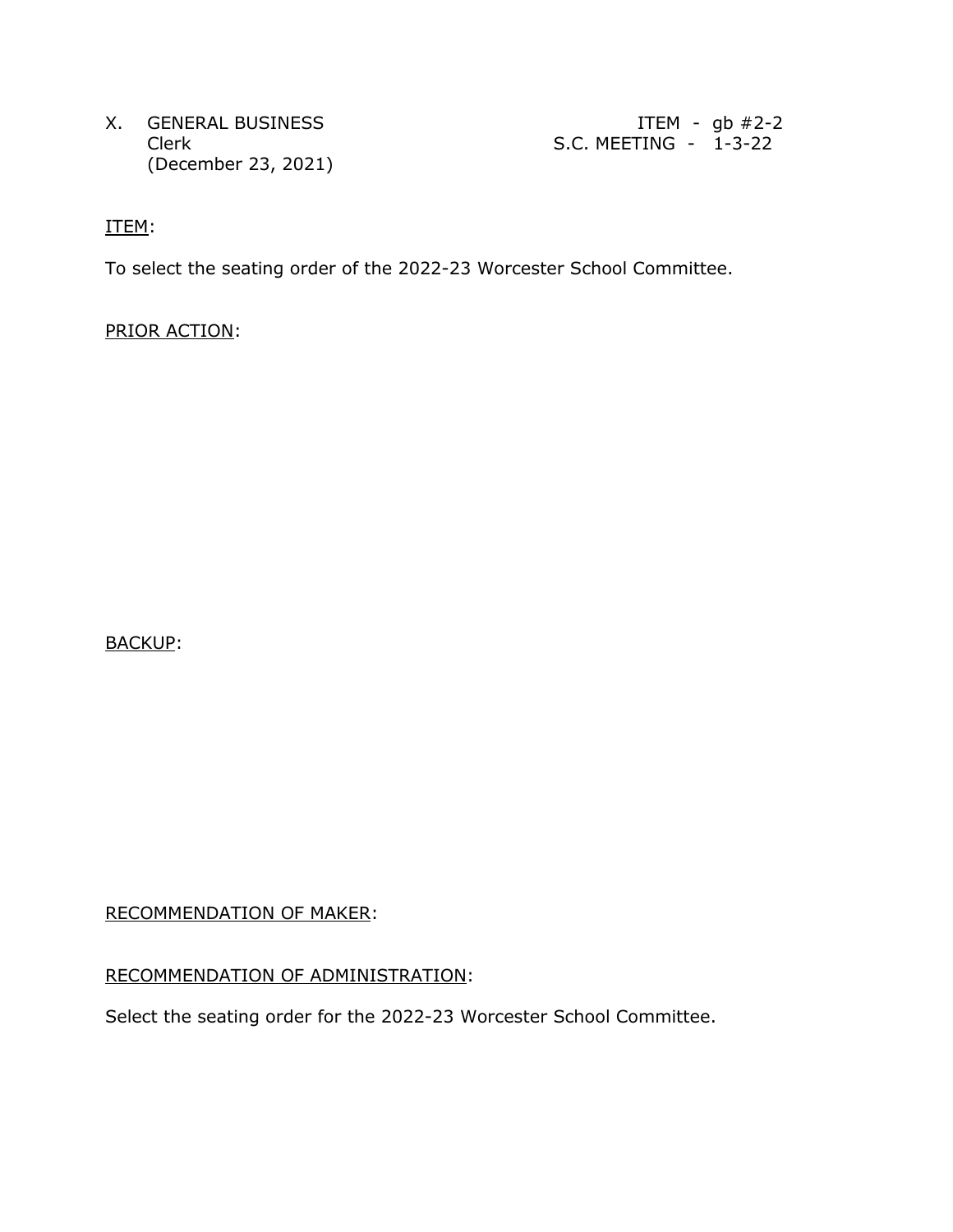Public access provided through City livestream.

## CLERK OF THE SCHOOL COMMITTEE WORCESTER PUBLIC SCHOOLS 20 IRVING STREET WORCESTER, MASSACHUSETTS 01609

## AGENDA #2

The School Committee will meet with the City Council for the purpose of Inaugural Ceremonies

- on: Monday, January 3, 2022
- at: 5:30 p.m.
- in: Mechanics Hall, 321 Main Street-Board Room

## ORDER OF BUSINESS ACTION

## X. GENERAL BUSINESS

 $q$ b  $#2-3$  -Clerk (December 28, 2021)

Inaugural Ceremonies

gb #2-4 -Clerk (December 28, 2021)

Election of the Vice-Chairperson of the School Committee for 2022.

### XI. ADJOURNMENT

Helen A. Friel, Ed.D. Clerk of the School Committee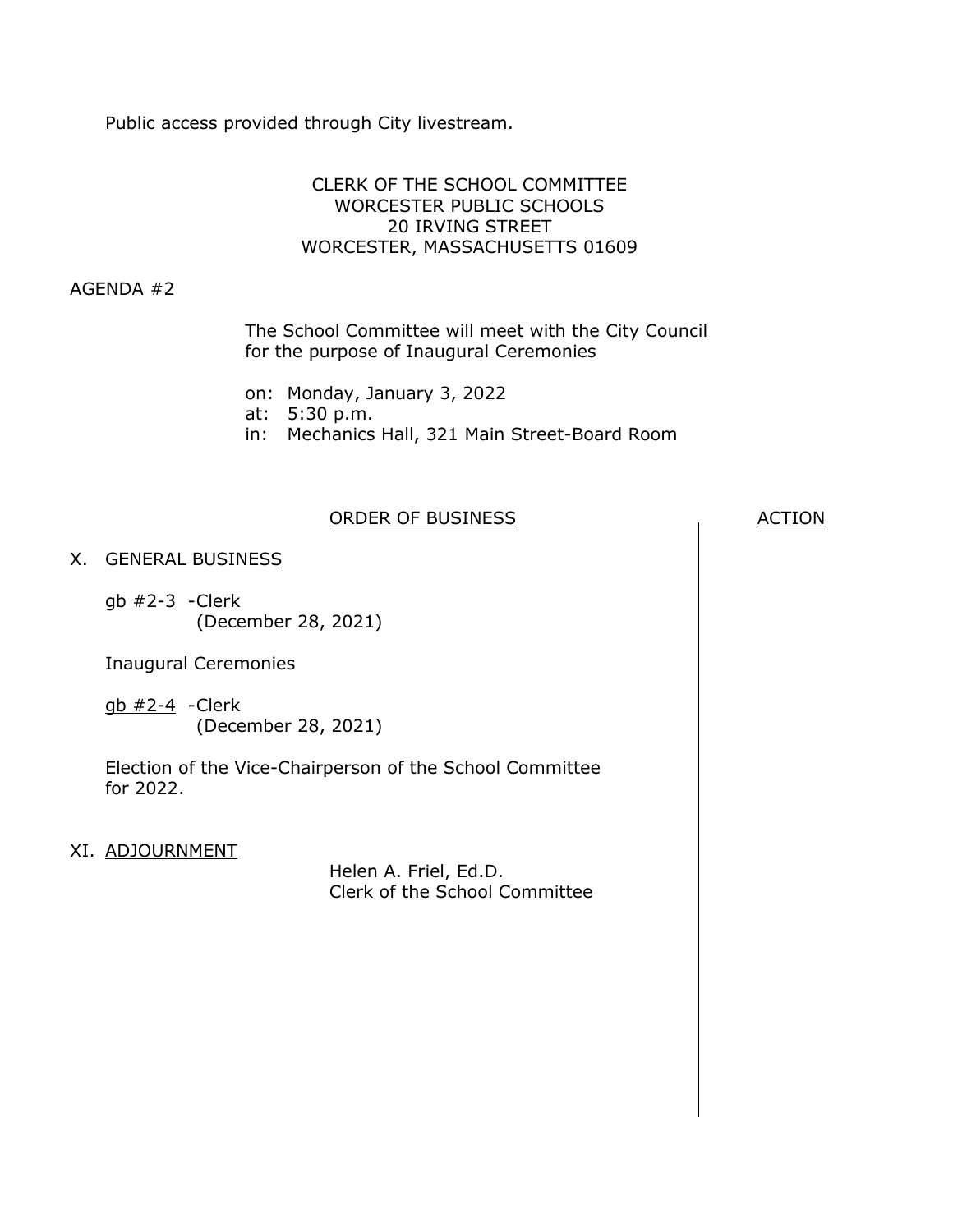X. GENERAL BUSINESS ITEM - gb #2-3 (December 23, 2021)

Clerk S.C. MEETING - 1-3-22

ITEM:

Inaugural Ceremonies

PRIOR ACTION:

BACKUP:

RECOMMENDATION OF MAKER:

RECOMMENDATION OF ADMINISTRATION: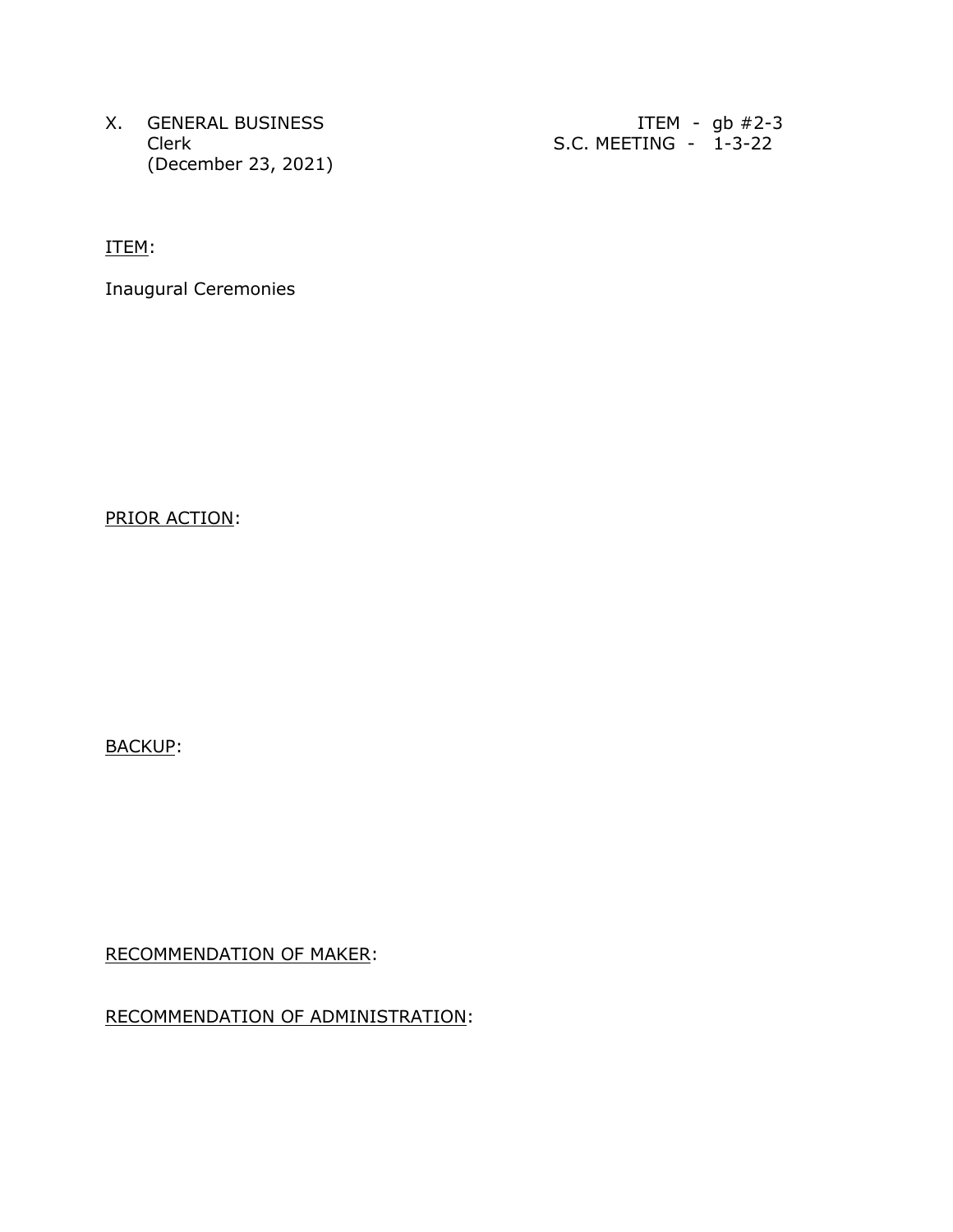X. GENERAL BUSINESS ITEM - gb #2-4 (December 23, 2021)

Clerk S.C. MEETING - 1-3-22

ITEM:

Election of the Vice-Chairperson of the School Committee for 2022.

PRIOR ACTION:

BACKUP:

RECOMMENDATION OF MAKER:

RECOMMENDATION OF ADMINISTRATION:

Elect the Vice-Chairperson.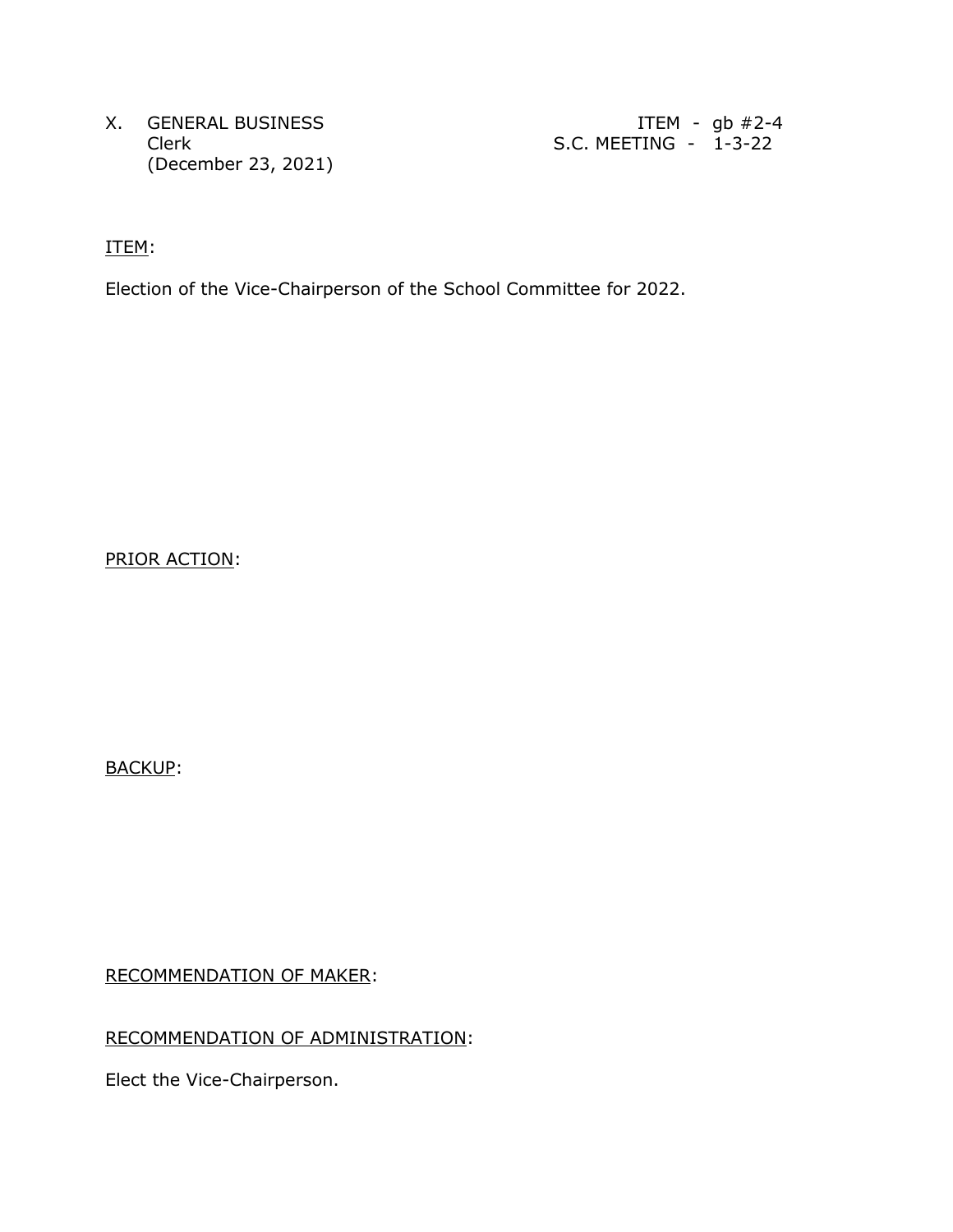Please click the link below to join the webinar: <https://worcesterschools.zoom.us/j/87893766083?pwd=SHp4Zk9jcm1WK0xRdjNxRzdjOVEvQT09> Passcode: 170952 Telephone: US: +1 312 626 6799 or +1 929 205 6099 Webinar ID: 878 9376 6083

## CLERK OF THE SCHOOL COMMITTEE WORCESTER PUBLIC SCHOOLS 20 IRVING STREET WORCESTER, MASSACHUSETTS 01609

## AGENDA #3

The School Committee will hold a meeting:

- on: Monday, January 3, 2022
- at: 6:00 p.m.
- in: Mechanics Hall, 321 Main Street-Board Room

### ORDER OF BUSINESS ACTION

- I. CALL TO ORDER
- II. INVOCATION NONE
- PLEDGE OF ALLEGIANCE/NATIONAL ANTHEM
- II. ROLL CALL
- III. APPROVAL OF RECORDS NONE
- IV. MOTION FOR RECONSIDERATION NONE
- V. IMMEDIATE ACTION NONE
- VI. COMMUNICATION AND PETITION NONE
- VII. REPORTS OF THE STANDING COMMITTEES NONE
- VIII. PERSONNEL NONE
- IX. REPORT OF THE SUPERINTENDENT NONE
- X. GENERAL BUSINESS
	- gb #2-5 Clerk

(December 26, 2021)

To accept the policies, by-laws and rules of the previous School Committee, such policies, by-laws and rules to be in force until changes are effected as required by Rule 9368.13.

XI. ADJOURNMENT

Helen A. Friel, Ed.D. Clerk of the School Committee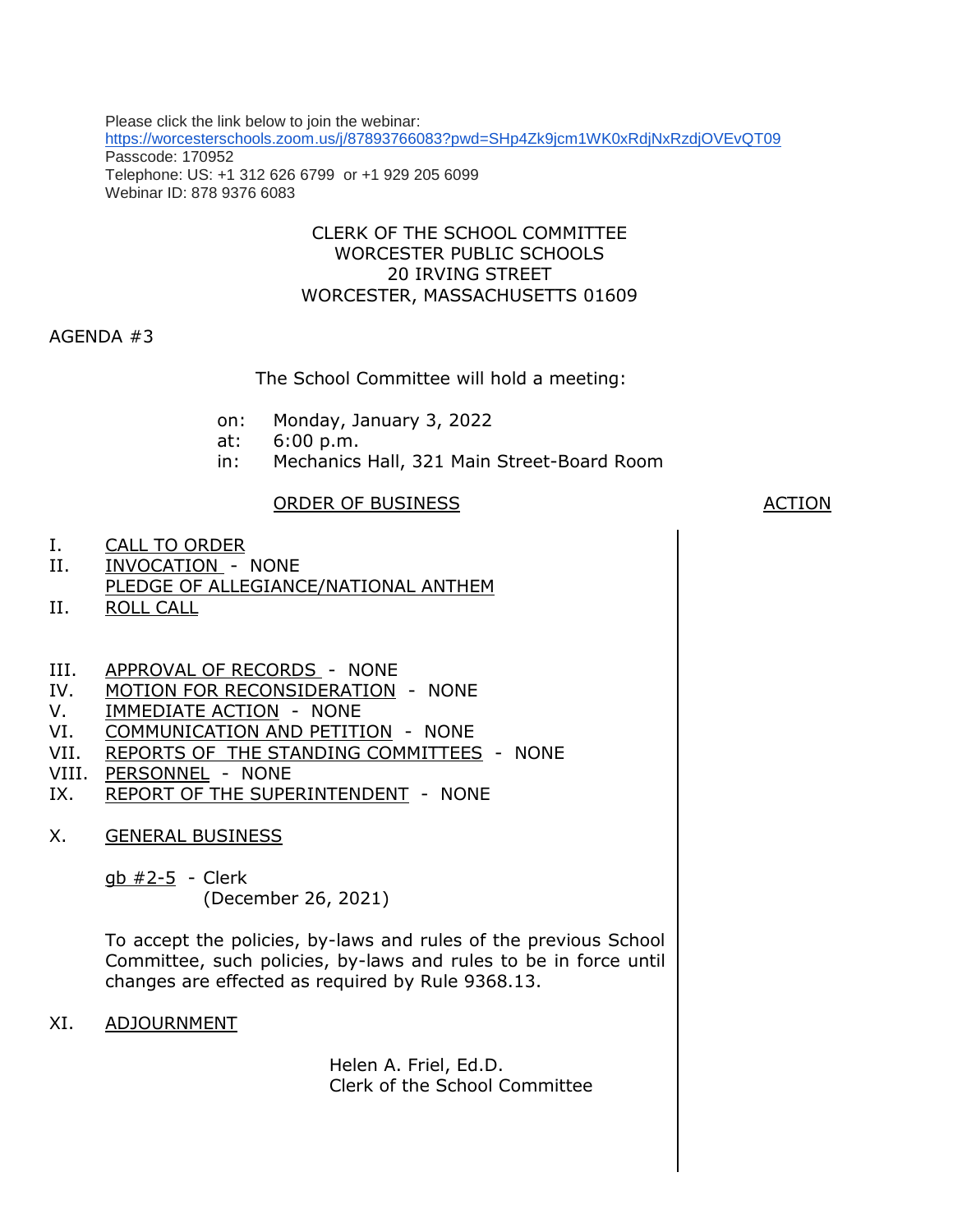X. GENERAL BUSINESS ITEM - gb #0-5 (December 23, 2021)

Clerk S.C. MEETING - 1-3-22

#### ITEM:

To accept the policies, by-laws and rules of the previous School Committee, such policies, by-laws and rules to be in force until changes are effected as required by Rule 9368.13.

### PRIOR ACTION:

### BACKUP:

- Annex A (1 page) contains a copy of Rule 9368.13, By-laws of the School Committee.
- Annex B (12 pages) contains a copy of the Rules of the School Committee of the City of Worcester.

#### RECOMMENDATION OF MAKER:

### RECOMMENDATION OF ADMINISTRATION:

Accept.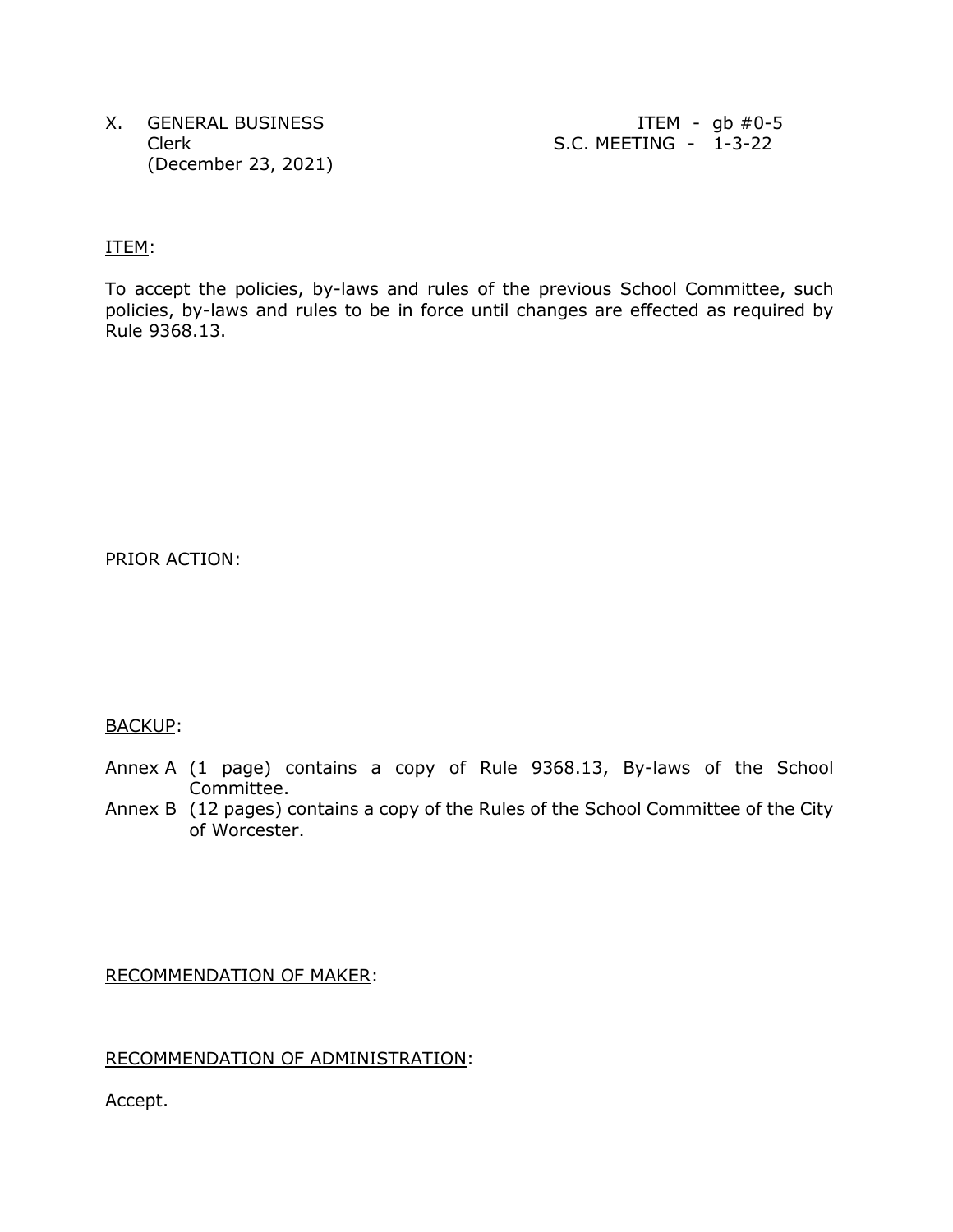9368.13

By-laws of the School Committee

Annual Organizational Meetings

The School Committee shall meet for organization on the first Monday in January following the inaugural ceremony. This meeting shall be the regular meeting for the month of January.

The organization shall be as follows:

- 1. The Mayor shall be Chairman of the School Committee.
- 2. A Vice-Chairperson shall be chosen for the year ensuing from the members of the School Committee by a viva voice vote, each member present answering to his name when called by the Clerk or other proper officer, stating the name of the person for whom he votes, or that he declines to vote. The Clerk or other proper officer shall record every such vote.

The first order of business shall be the acceptance of policies and by-laws of the previous School Committee to be in force until changes are effected.

Legal Reference: General Laws of Massachusetts Chapter 43 Section 32 To Appoint Superintendent; etc.; Members Not to Hold Other **Offices** 

General Laws of Massachusetts Chapter 39 Section 23A Meetings of District, etc., Boards, etc., To Be Open; Exception; Notice of Meeting, Records; Applicability of Section

April 5, 1973

By-laws adopted by the: PUBLIC SCHOOLS OF WORCESTER School Committee as of: Worcester, Massachusetts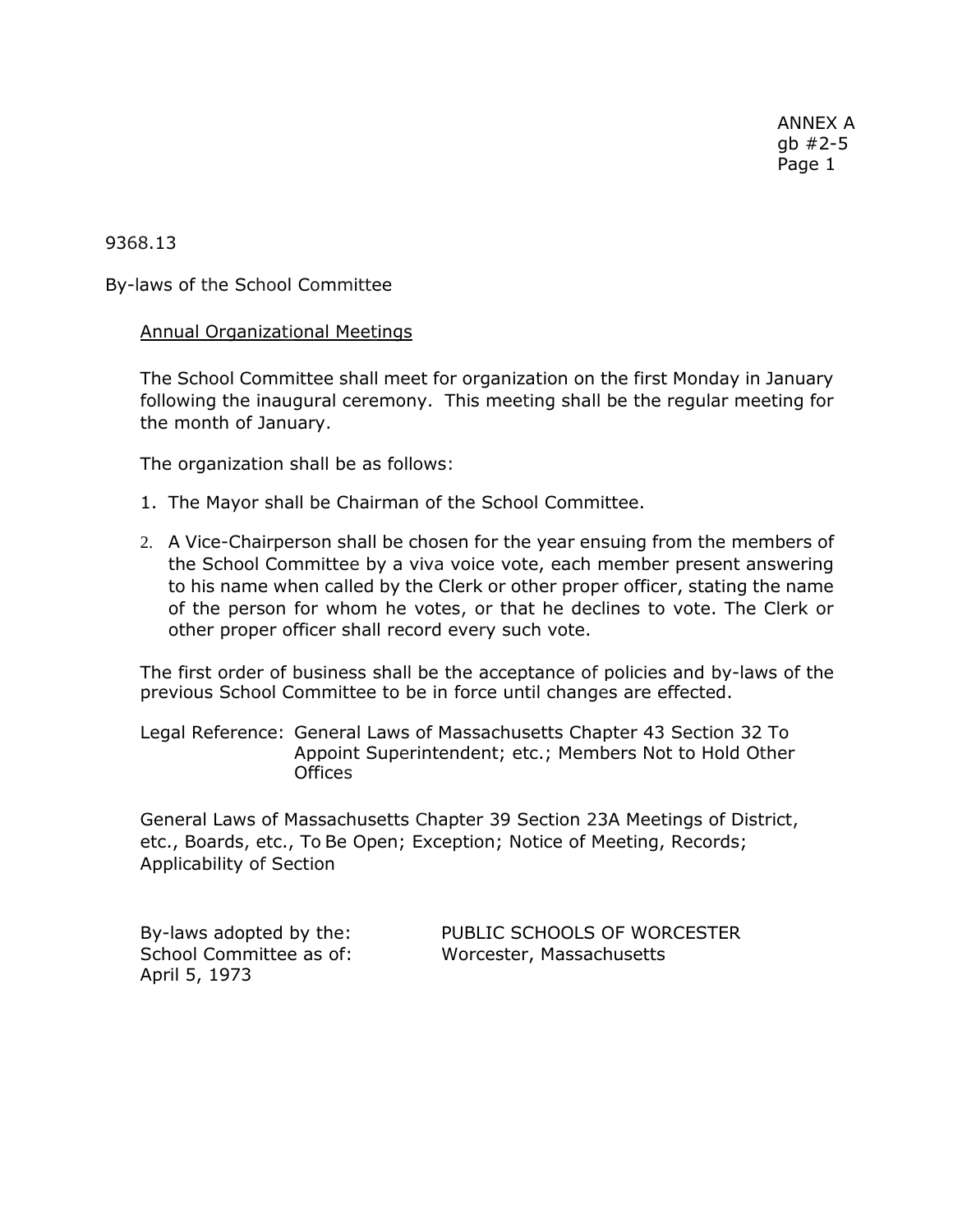# RULES OF THE SCHOOL COMMITTEE OF THE CITY OF WORCESTER

1. At all meetings of the School Committee, four (4) members shall constitute a quorum for the transaction of business.

# DUTIES AND POWERS OF THE CHAIR

- 2. The School Committee shall consist of the Mayor, who shall be the Chair, and six (6) members. The six (6) members other than the Mayor shall be elected-at-large for terms of two (2) years each by plurality voting. The biennial election shall take place in every odd numbered year.
- 3. A Vice-Chair shall be chosen at the meeting in January of the year ensuing, from the members of the School Committee by a viva voce vote, each member present answering to his/her name of the person for whom he/she votes. The Clerk or other proper officer shall record every such vote.
- 4. The seats of the members, with the exception of the Chair, should be numbered and determined by lottery and they may not be changed unless by permission of the Chair.
- 5. The Mayor shall be Chair of the City Council and Chair of the School Committee. He/She shall have no power to veto but shall have the same powers as any other member of either such body to vote upon all measures coming before it.
- 6. The Chair shall call the School Committee to order at the time appointed for the meeting and shall preside and cause the records of the last regular meeting and subsequent special meetings to be presented or read, and if they are found correct, the School Committee shall declare them approved. The Clerk of the School Committee shall create and maintain an accurate record of all meetings of the School Committee and all of its committees, including executive sessions, setting forth the date, time and place, the members present or absent and a summary of the discussions on each subject. The record shall include all documents and other exhibits, such as photographs, recordings or maps, used by the School Committee or any committee thereof at any open session or executive session.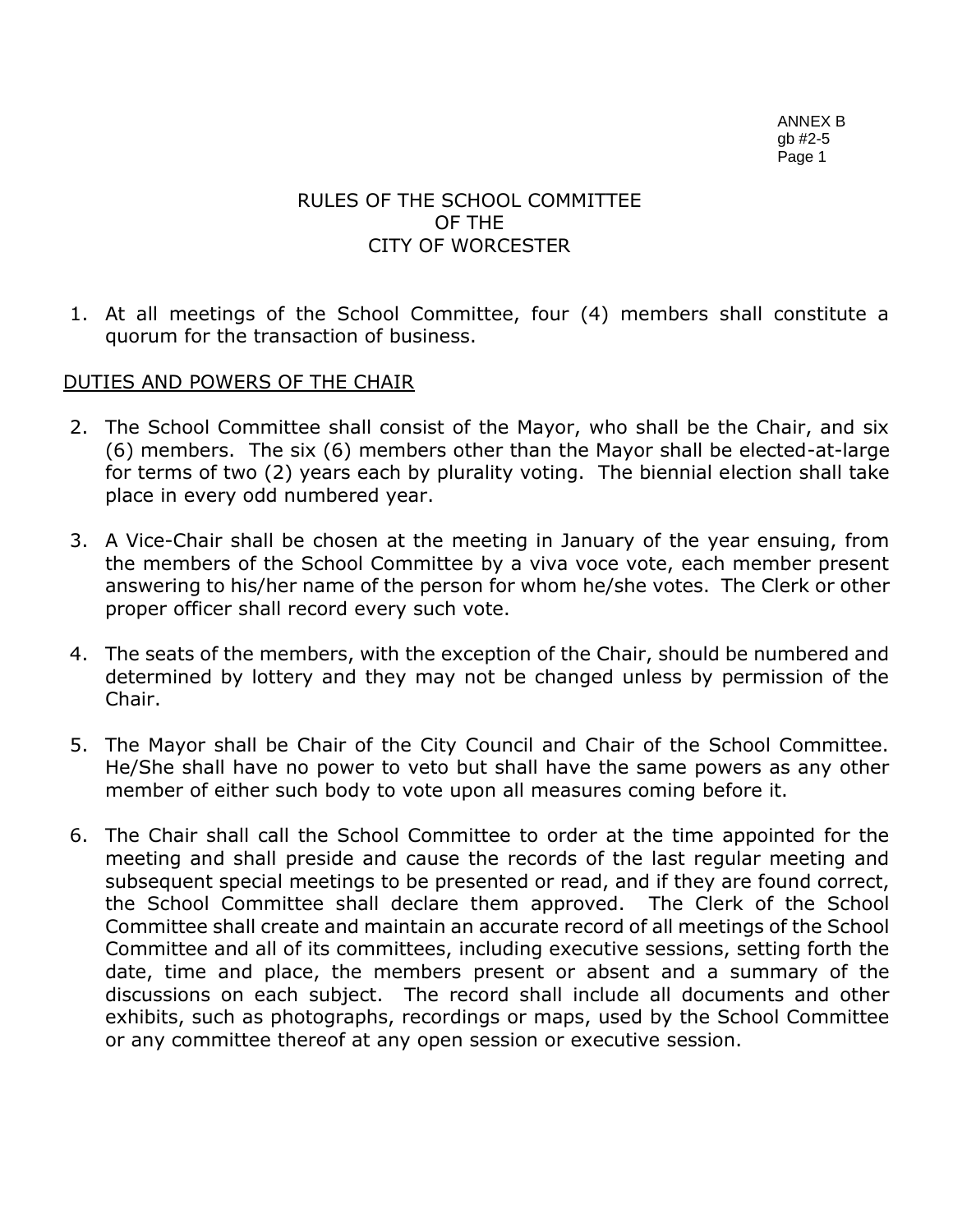- 7. The Chair shall sign all diplomas awarded in all schools and shall co-sign all contracts entered into and signed by the Worcester School Department.
- 8. The Vice-Chair shall perform the duties, except the co-signing of contracts, unless authorized by the Mayor, or the Chair in his/her absence and shall sign all diplomas awarded in all schools.
- 9. No member of the School Committee, including the Chair, shall exercise authority outside of Committee meetings nor exercise any administrative responsibility with respect to the schools unless such authority has been specifically delegated to him/her by statute or is consistent with state statutes.
- 10. The School Committee by its vote or as individual members of the School Committee shall deal with any School Department employee through the Superintendent, its executive officer, who under the general direction of the Committee, is charged with the care and supervision of the public schools. Individual School Committee members may deal with School Department employees, without notice to the Superintendent, concerning day-to-day matters of a routine nature regarding the administration of the school system, as long as such dealings would not cause any disruption in the course of the performance of that employee's duties. In those situations where the definition of "routine" is in question, that issue may be resolved by the Superintendent.
- 11. The Chair shall have the power to open the session at the time the School Committee is to meet, by taking the Chair, and calling the members to order; to announce the business in the order in which it is to be acted upon; to recognize members entitled to the floor; to state and to put to vote all questions which are regularly moved and to announce the result of the vote; to enforce on all occasions the observance of order and decorum among the members; deciding all questions of order (subject to an appeal to the committee by any member who submits the question to the entire School Committee). The Chair cannot close debate unless by two-thirds (2/3) vote of the members of the School Committee present.
- 12. The Chair shall observe the following procedures in conducting the meetings:
	- a. recognizing members in order of request to be heard
	- b. acting upon the motion on the floor before other motions are entertained
	- c. discouraging argumentative and repetitive discussion
	- d. relinquishing the Chair when desiring to engage in discussion or debate of the agenda item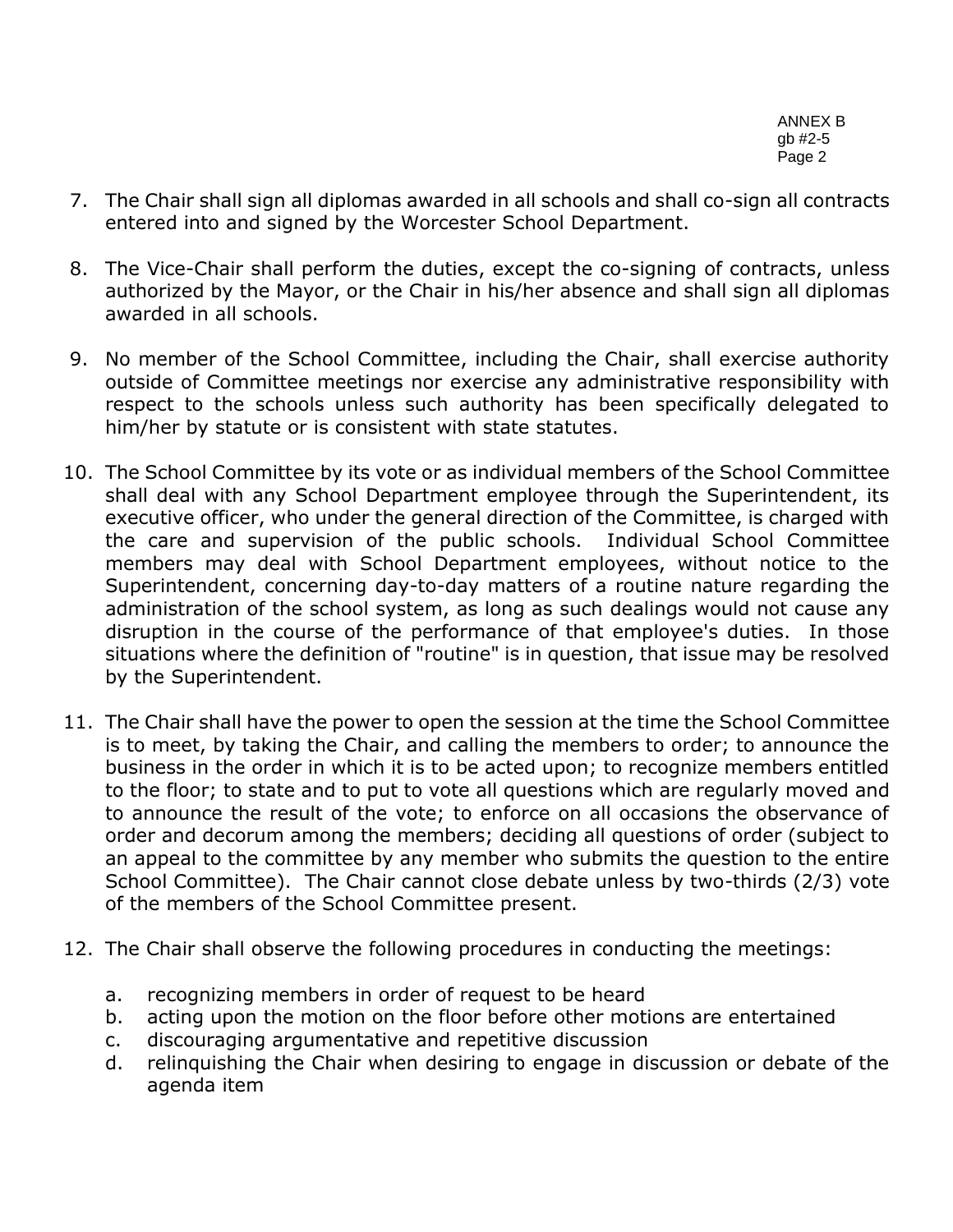- 13. When a question is under debate the Chair shall receive no motion but: to refer
	- to hold to a certain day/indefinitely
	- to allow debate to continue on a motion to hold
	- to amend
	- to move the question
	- to file
	- to adjourn
- 14. As a matter of protocol, the Chair while presiding at regular School Committee meetings shall be seated between and flanked by the Superintendent and the Clerk of the School Committee.

# RIGHTS AND DUTIES OF MEMBERS

- 15. Every member, when about to speak, shall respectfully address the Chair, and wait until he/she is recognized, shall confine him/herself to the question under debate and avoid personalities, and speak for no more than five (5) minutes except with the consent by majority vote of the School Committee (excluding Committee reports). Discussion on a single subject at a School Committee meeting will be limited to one hour or until each School Committee member who wishes to speak is given an opportunity to do so.
- 16. No member speaking shall be interrupted by another, but by calling to order for explanation.
- 17. Motions shall be carefully worded to avoid confusion and more complicated motions shall be written and submitted to the Clerk to insure that all motions are clearly understood.
- 18. Agenda items filed by School Committee members shall be concise and specific, shall contain no redundant verbiage or opinions or conclusions and should be worded to avoid confusion.
- 19. Any member present must vote either "Yea", "Nay" or abstain from voting due to a conflict of interest in which case he/she shall state the nature of the conflict under Chapter 268A of the Massachusetts General Laws.
- 20. Motions requiring a two-thirds (2/3) vote and a roll call of the members of the Committee present shall be as follows:
	- a. amend, repeal, rescind or annul any part of the By-Laws or Rules of Order (It also requires previous notice.)
	- b. suspend the rules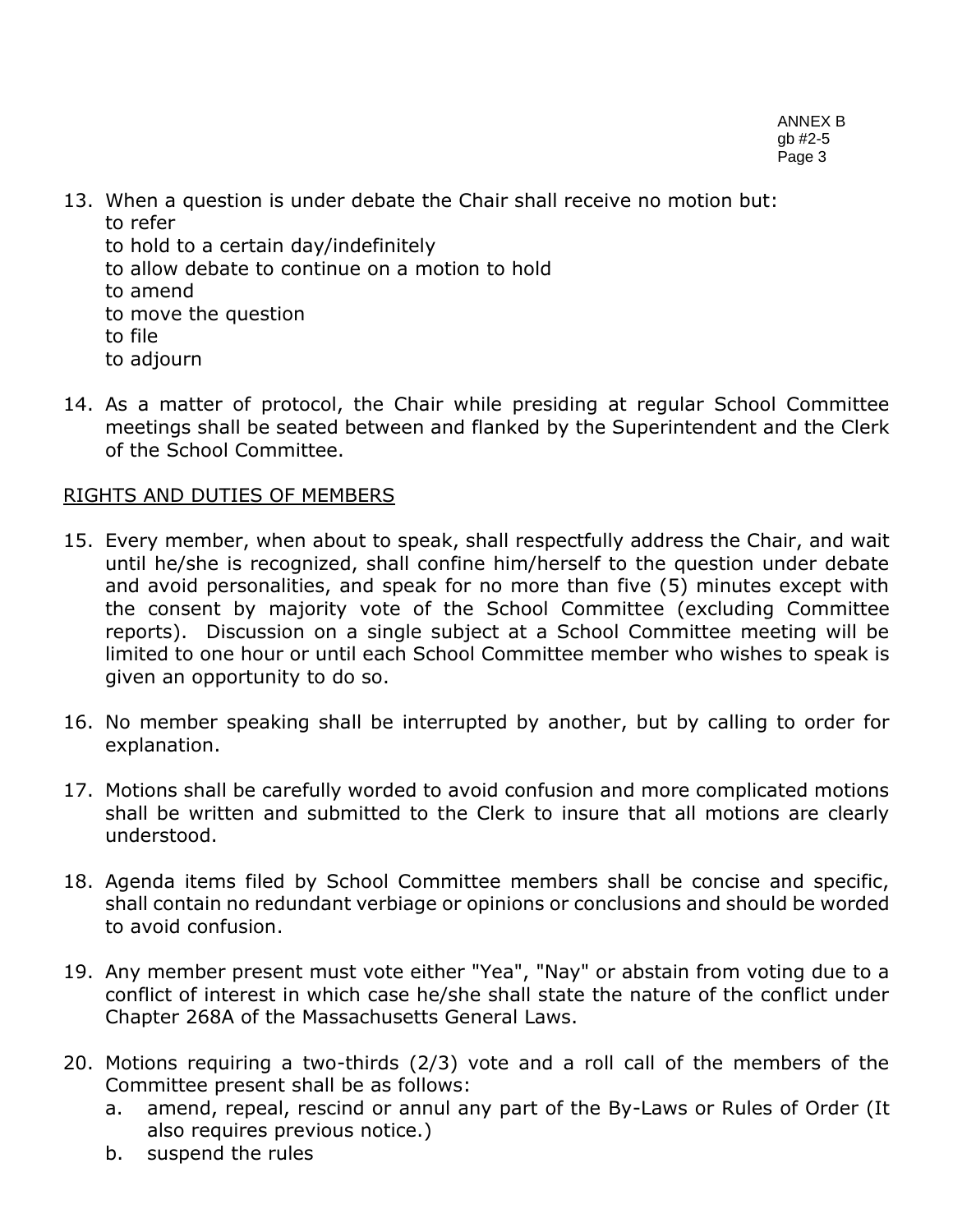- c. move the question
- d. rescind previous vote
- e. limit or extend one's limit of debate
- 21. Any action voted by the School Committee shall be effective 48 hours after said vote.
- 22. No action of the School Committee shall be reconsidered unless the motion to reconsider is made within forty-eight (48) hours of the date the vote to be reconsidered was taken, excluding legal holidays, Saturdays and Sundays, with the Clerk of the School Committee. The motion for reconsideration can be made during the meeting at which the action to be reconsidered was taken provided that the motion to reconsider is approved by two-thirds of the members of the School Committee who are present. The reason for reconsideration must be included as part of the backup with the caveat that the entire item would be open for discussion.
- 23. An item to be reconsidered shall be the first item on the agenda for action at the next regular meeting. The motion cannot be postponed, amended or referred to Committee.
- 24. Items to be reconsidered or held concerning personnel or organizational patterns shall be reconsidered or acted upon within two (2) weeks of the date of the vote to be reconsidered or held was to be taken.
- 25. No more than one (1) motion for reconsideration of any vote shall be entertained.
- 26. No member of the School Committee shall vote on any question or serve on any committee where his/her private interest is immediately concerned or where a conflict of interest exists as defined by state statutes and/or judicial interpretation.

No Mayor or member of the City Council or School Committee and no Officer or employee of the City shall directly or indirectly make a contract with the City, or receive any commission, discount, bonus, gift, contribution, or benefit from, or any share in, the profits of any person making or performing such contract, unless the Mayor, such member, officer or employee, immediately upon learning of the existence of such contract, or that such contract is proposed, shall notify in writing the Mayor, City Council or School Committee of the nature of his/her interest in such contract, and shall abstain from doing any official act on behalf of the City in reference thereto.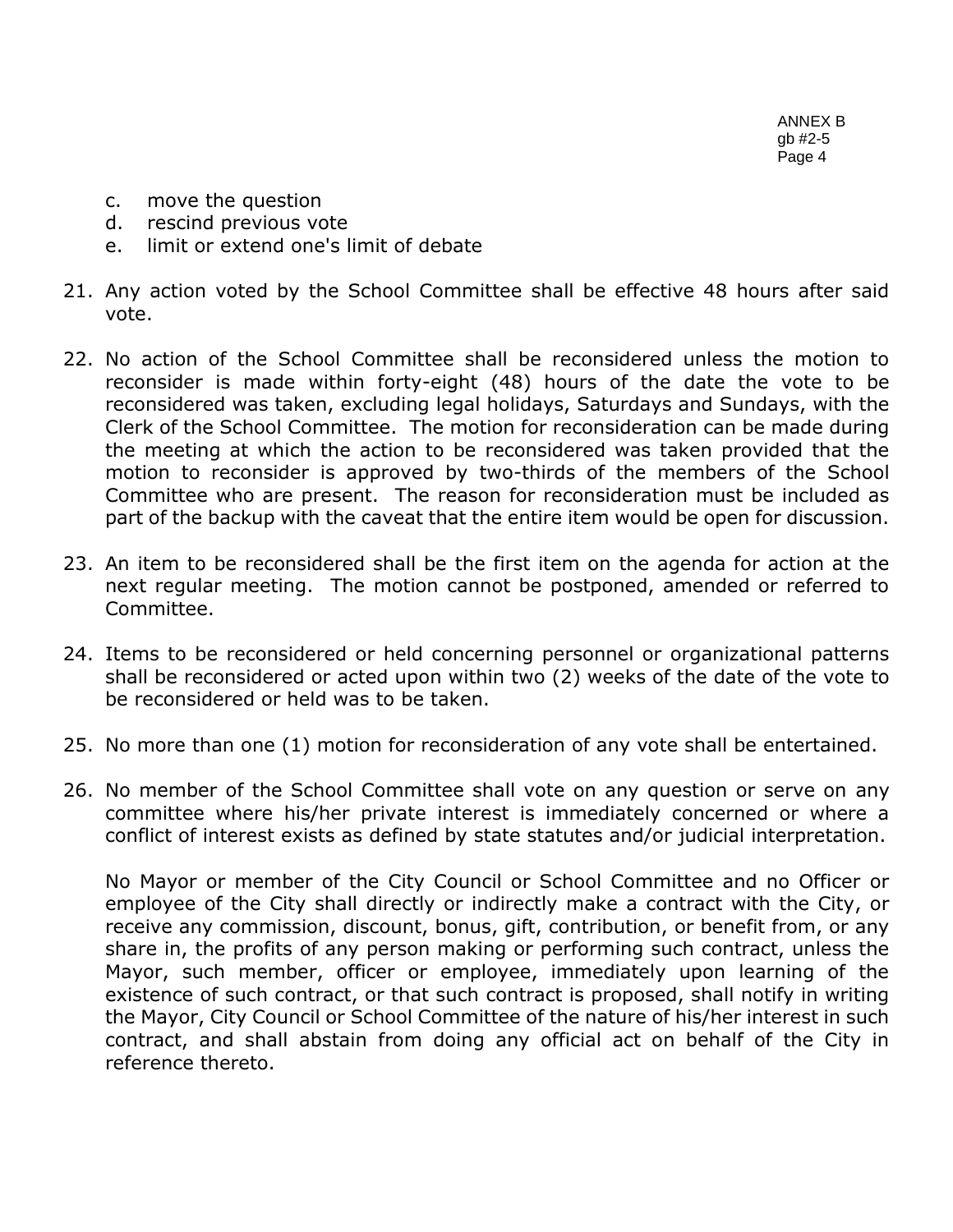In case of such interest on the part of an officer whose duty it is to sign such contract on behalf of the City, the contract may be signed by the Vice-Chair or any other officer of the City duly authorized thereto by the Mayor, provided, that when a contractor with the City is a corporation or a voluntary stock association, the ownership of less than five (5) percent of the stock or shares actually issued shall not be considered as involving an interest in the contract within the meaning of this section, and such ownership shall not affect the validity of the contract, unless the owner of such stock or shares, is also an officer or agent of the corporation or association, or solicits or takes part in the making of the contract.

A violation of any provision of this section shall render the contract in respect to which such violation occurs, voidable at the option of the City. A person violating the provisions of this section shall be punished by a fine of not more than one thousand dollars (\$1,000) or by imprisonment for not more than one (1) year, or both.

- 27. All School Committee meetings shall terminate no later than midnight. Items that are still pending action at that time shall be carried forward as the "First Items of Business" at the next regular or special School Committee meeting.
- 28. When an item is filed by a member of the School Committee and that item is to be referred either to a Standing Committee, Special/Ad-Hoc Committee or the School Administration, debate will be limited to opposition, amendment, clarification or supplementation of a motion except for the member who filed the item who, in addition to the debate, may also introduce the item.
- 29. The Clerk of the School Committee will forward by blind carbon copy the items for the agenda for each School Committee meeting to the School Committee members on the Wednesday prior to each Friday's delivery inquiring as to interest in co-sponsoring the various items on the agenda.

The School Committee members will complete a form and forward it back to the Clerk of the School Committee on or before the Monday prior to each meeting by putting their initials next to the item(s) they wish to co-sponsor.

The Mayor will read the names of the co-sponsor(s) for each item prior to its discussion at each School Committee meeting.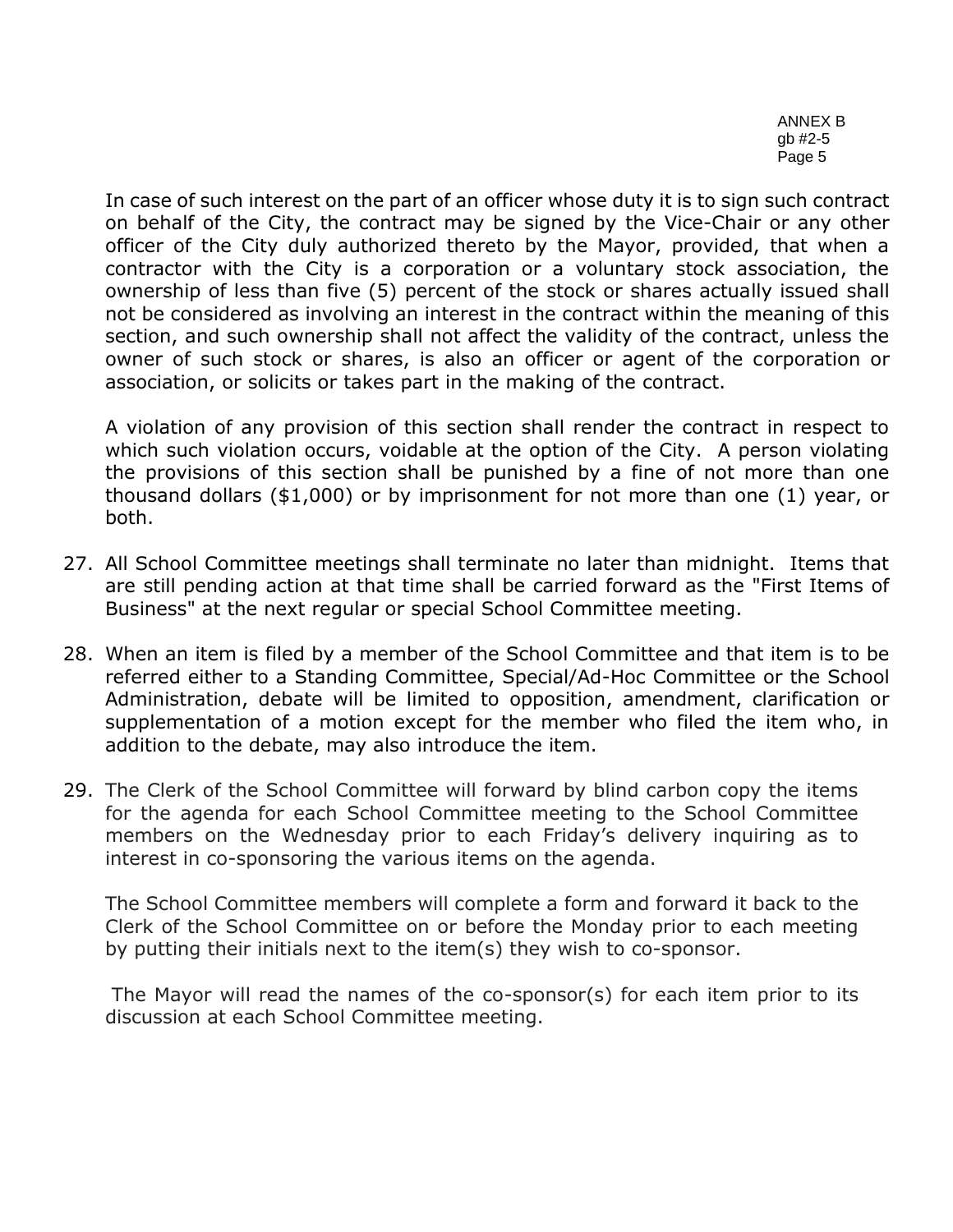# COMMUNICATIONS AND COMMITTEES

- 30. All items, petitions or remonstrances addressed to the School Committee shall be filed with the Clerk and presented by the Chair or by a member in his/her place who may explain the subject thereof. No action shall be taken by the School Committee or one of its Committees on any petition unless the principal petitioner of any petition before the School Committee shall be notified that his/her petition is to be heard and/or final action is to be taken by the School Committee. Reports may be referred to the proper Standing Committee for discussion and recommendation before presenting the reports by a Standing Committee to the full School Committee.
- 31. All Committees shall be appointed by the Chair unless otherwise ordered by the School Committee. Each School Committee member shall serve on no less than two standing committees. The member first named shall be Chair. A majority of each Committee shall constitute a quorum. All reports made by Committees to the School Committee shall be presented by the Standing Committee Chair. No report of business and items voted shall be made to the School Committee unless agreed to in Committee actually assembled and approved by vote of majority of the members of the Standing/Special Committee. Minority reports may be given by members of the Standing Committee as long as the issues raised were discussed in the Standing Committee.
- 32. There shall be appointed Standing Committees of the School Committee as follows:
	- a. School and Student Performance
	- b. Finance and Operations
	- c. Governance and Employee Issues
	- d. Teaching, Learning and Student Supports
- 33. Each Committee shall consist of no less than three (3) School Committee Members.
- 34. If an item is referred to a Standing Committee and has no action for two consecutive meetings, the maker of the original item has the option to request the Clerk of the School Committee to return the item to the full committee.
- 35. The principal petitioner of any petition to be heard by a Standing Committee of the School Committee must be notified of the date, time and place at which his/her petition is to be heard. No petition may be voted by a Standing Committee of the School Committee unless the principal petitioner has been notified as specified above.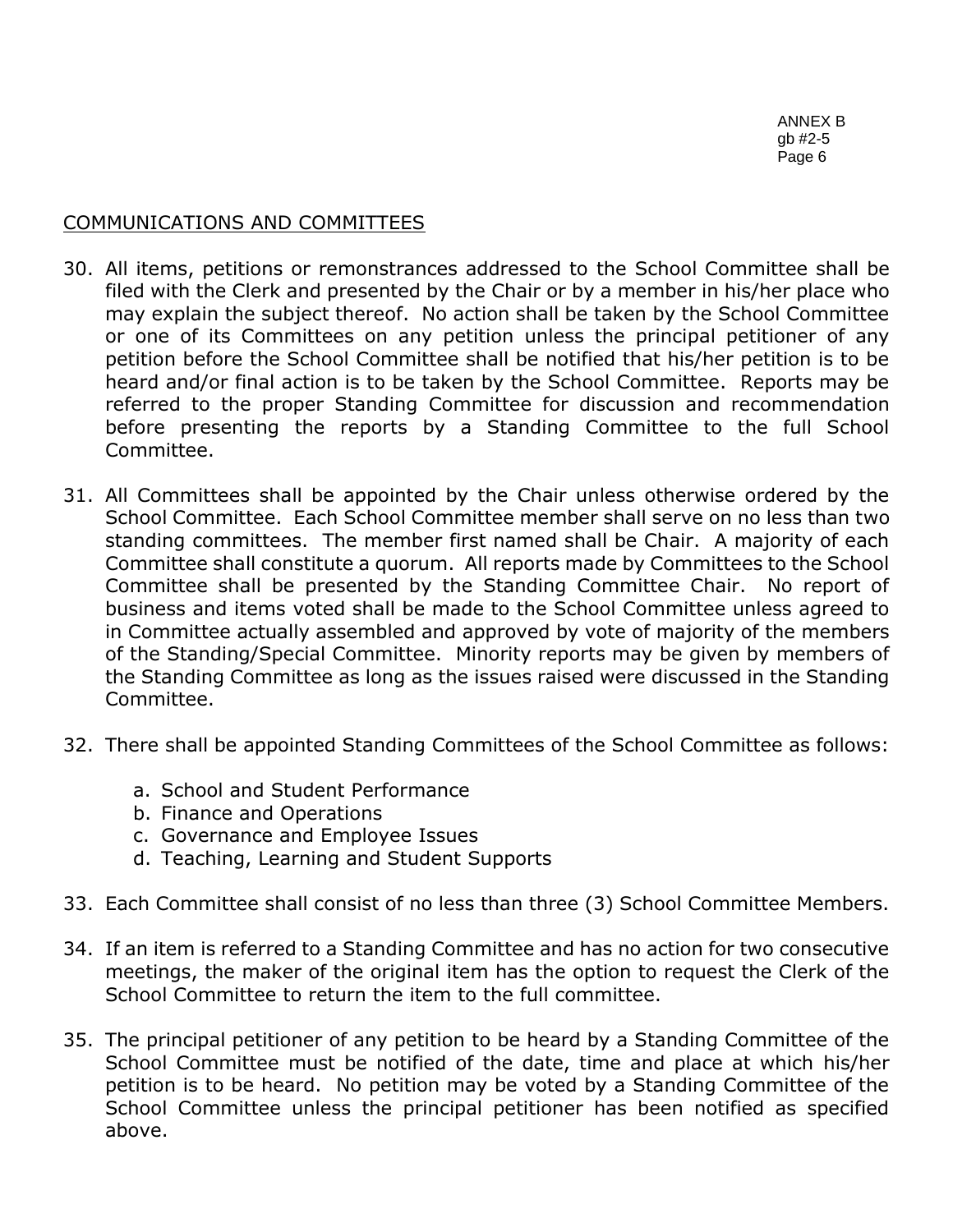# VACANCIES ON APPOINTED COMMITTEES

- 36. Whenever a vacancy occurs among School Committee Officers, or in any Committee, the same shall be filled by election or appointment in the same manner and by the authority which first elected the officer or appointed the Committee.
- 37. When an order, resolution, item or petition relates to a subject which may properly be examined and reported upon by a Standing Committee of the School Committee, such order, resolution, item or petition shall upon presentation be referred to such Committee.
- 38. All petitions, communications, items or any matter before the School Committee may be referred as follows:
	- a. to a Standing Committee of the School Committee
	- b. to a Special Committee of the School Committee
	- c. to the Superintendent/Administration
- 39. All items referred to Administration for study and recommendation shall include in the item a suggested date for a report back to the full Committee. The length of time allowed for the study shall be determined by its complexity. The Committee shall be aware of the limited time available for study items during budget preparation and hearing months. The direction, scope and intent to the study shall be specific.
- 40. On occasion, when there are items of interest involving participation by guests, residents and/or non-residents or groups in the audience, items may be brought forward early in the meeting.
- 41. A petition, resolution, order, communication or other matter acted upon unfavorably by the School Committee including placing on file such petition, order, or other matter or the substance thereof, shall not again be docketed on the School Committee Calendar for consideration by the School Committee within a period of three (3) months of such unfavorable action unless previously authorized by twothirds (2/3) vote of the School Committee Members present.

## MEETINGS

42. Regularly scheduled meetings may be of two (2) kinds: business and/or educational. The meeting may be held for the purpose of reviewing and evaluating the School program, or the development and discussion of policy, and may be held at various schools throughout the City.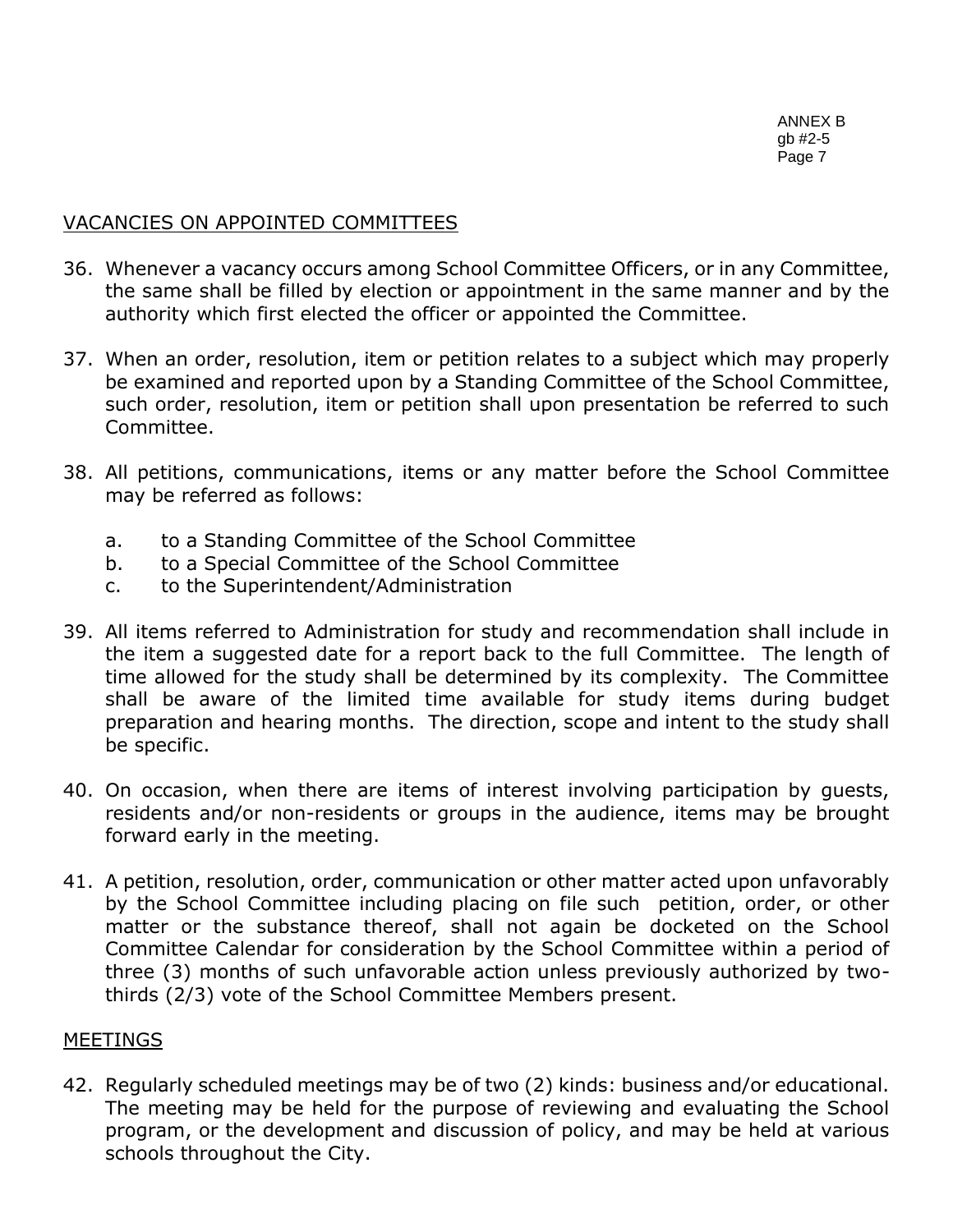- 43. Special meetings or emergency meetings may be called by the Chair of the Committee, or in his/her absence or disability by the Vice-Chair, by three (3) members collectively, in the event that the Chair fails to act, upon due notice as specified in the By-Laws. Ordinarily no business shall be transacted except that for which the meeting is called. For special meetings, at least forty-eight (48) hours notice must be given in accordance with the Open Meeting Law, G.L. c. 30A §§ 18- 25.
- 44. Recessed/adjourned meetings shall serve as a continuation of a regular meeting, and not as a special or called meeting.
- 45. The minutes of any open session, whether approved or in draft form, shall be made available upon request by any person within ten (10) days of the request to the extent required by subsection 22(e) of the Open Meeting Law, G.L. c. 30A §§ 18- 25.

The minutes of any executive session, the notes, recordings or other materials used in the preparation of such minutes and all documents and exhibits used at the session, shall be withheld from public disclosure to the extent provided by subsection 22(f) of the Open Meeting Law, G.L. c. 30A §§ 18-25.

The Mayor shall, at reasonable intervals or as otherwise required by subsection 22(g)(2) of the Open Meeting Law, G.L. c. 30A §§ 18-25, review any previously unreleased minutes of all executive sessions and determine whether continued nondisclosure under the Open Meeting Law is warranted. In conducting this review the Mayor may seek the advice and assistance of the Superintendent, Clerk of the School Committee, the City Manager or City Solicitor. The Mayor shall file a report containing such determinations at the next regular meeting of the School Committee.

46. All meetings of the School Committee shall be open to the public except for executive sessions as described below:

Executive sessions shall be held in accordance with the provisions of the General Laws of Massachusetts, Chapter 30A §§ 18-25.

No executive session shall be held until the School Committee has first convened in open session for which notice has been duly given, a majority of the members have voted to go into executive session, and the vote of each member is recorded on a roll call vote and entered into the minutes, the Chair has cited the purpose for an executive session, and the Chair has stated before the executive session if the School Committee will reconvene after the executive session.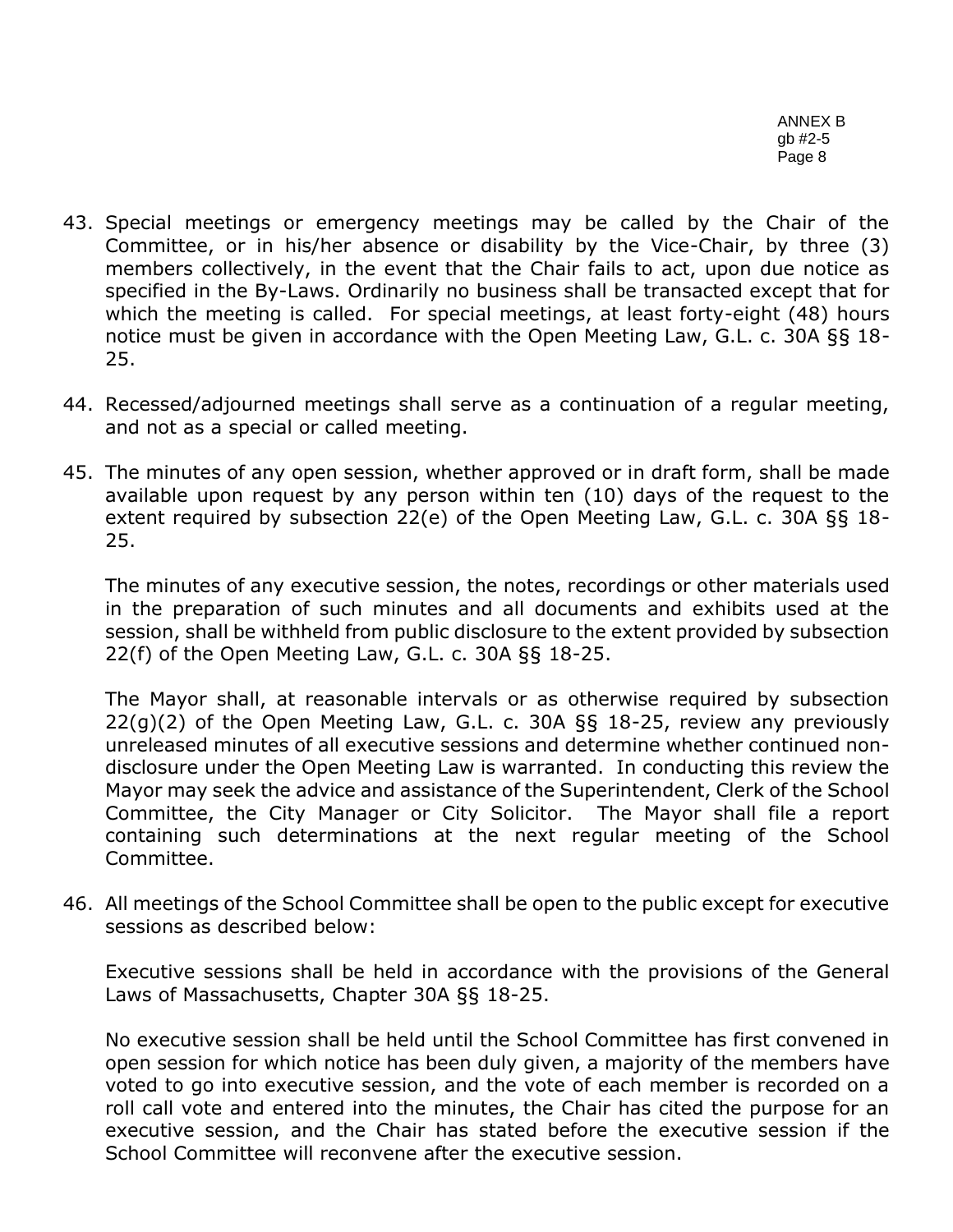- 47. Regular meetings of the School Committee shall be held on the first Thursday and the third Thursday of the month and shall convene at 6:00 p.m., at a place so designated on the School Committee Agenda of business, unless by a majority vote, the School Committee determines another day, time and/or place.
- 48. If a School Committee Meeting is scheduled during a school vacation period, it will be postponed to the following Thursday.
- 49. During the months of July and August, meetings will be held as follows:

July meeting: third Thursday in July August meeting: Thursday prior to the opening of school

- 50. The School Committee shall conduct a public hearing relative to the Minority Deisolation Plan at its first meeting in December each year. At the hearing, the School Committee will review the results concerning the implementation of the plan and will make the necessary changes in an effort to maintain the correct minority/majority percent at each school. The School Committee will vote the revised plans for the schools that require changes and any other amendments necessary prior to the opening of school.
- 51. Individuals shall have an opportunity to be heard at a meeting of the School Committee in regard to any matter considered thereat; the time allowed for each person shall be limited to five (5) minutes unless the Chair, with the approval of the School Committee, suspends the rules.
- 52. The conduct of meetings of the business of the School Committee shall be in accordance with the laws of the State, and except as otherwise provided in accordance with the rules of parliamentary practice laid down in Robert's Rules of Order.

# SPECIAL MEETINGS

53. An item not on the calendar of a special meeting shall not be considered nor acted upon.

# ADJOURNED MEETINGS

54. The School Committee may recess/adjourn any regular or recessed/adjourned regular meeting to a time and place specified in the order of recess/adjournment. Less than a quorum may so recess/adjourn from time to time. If all members are absent from any regular or recessed/adjourned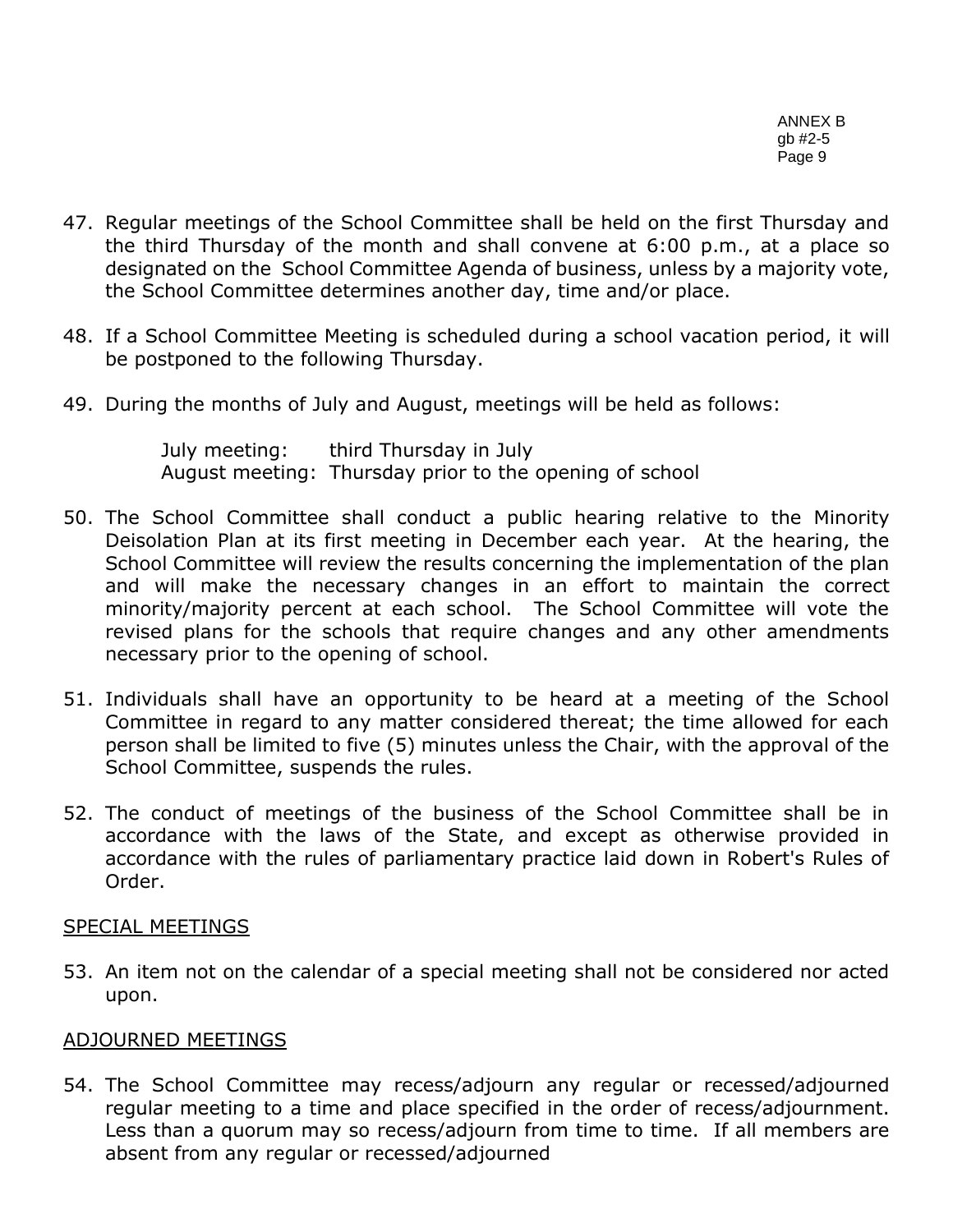regular meeting, the Clerk of the School Committee may declare the meeting recessed/adjourned to a stated time and place, and he/she shall cause a written notice of the recess/adjournment to be given. When a regular or recessed/adjourned regular meeting is recessed/adjourned, the resulting recessed/ adjourned regular meeting, is a regular meeting for all purposes.

- 55. Any hearing being held, or noticed or ordered to be held, by the School Committee at any meeting, may, by order or notice of continuance, be continued or recontinued to any subsequent meeting of the School Committee provided, that if the hearing is continued to a time less than twenty-four (24) hours after the time specified in the order of hearing, notice shall be posted immediately following the meeting at which the order or declaration of continuance was adopted or made.
- 56. At every regular meeting of the School Committee the order of business shall be as follows:

Call to Order - Statement of Purpose of Meeting Invocation, Pledge of Allegiance, National Anthem Roll Call Approval of Records Motion for Reconsideration Immediate Action Communications and Petitions Reports of Standing Committees Personnel Report of the Superintendent General Business Adjournment

- 57. An agenda of business shall be prepared on the Thursday prior to the meeting and sent or delivered to each Member of the School Committee the following day. All items of whatever description, including Standing Committee reports which may require action by the School Committee, shall be presented to the Clerk no later than 12 Noon on the Wednesday in the week preceding the Thursday meeting. Papers or items presented after that hour on such day will not be considered until the next meeting except as follows:
	- A. A supplemental agenda may be prepared following the completion of the regular agenda if the item is of an emergency nature which requires the immediate attention of the School Committee and the item must carry an explanation of the emergency addressed. The Clerk shall prepare a list of all matters in the supplemental agenda to come before the School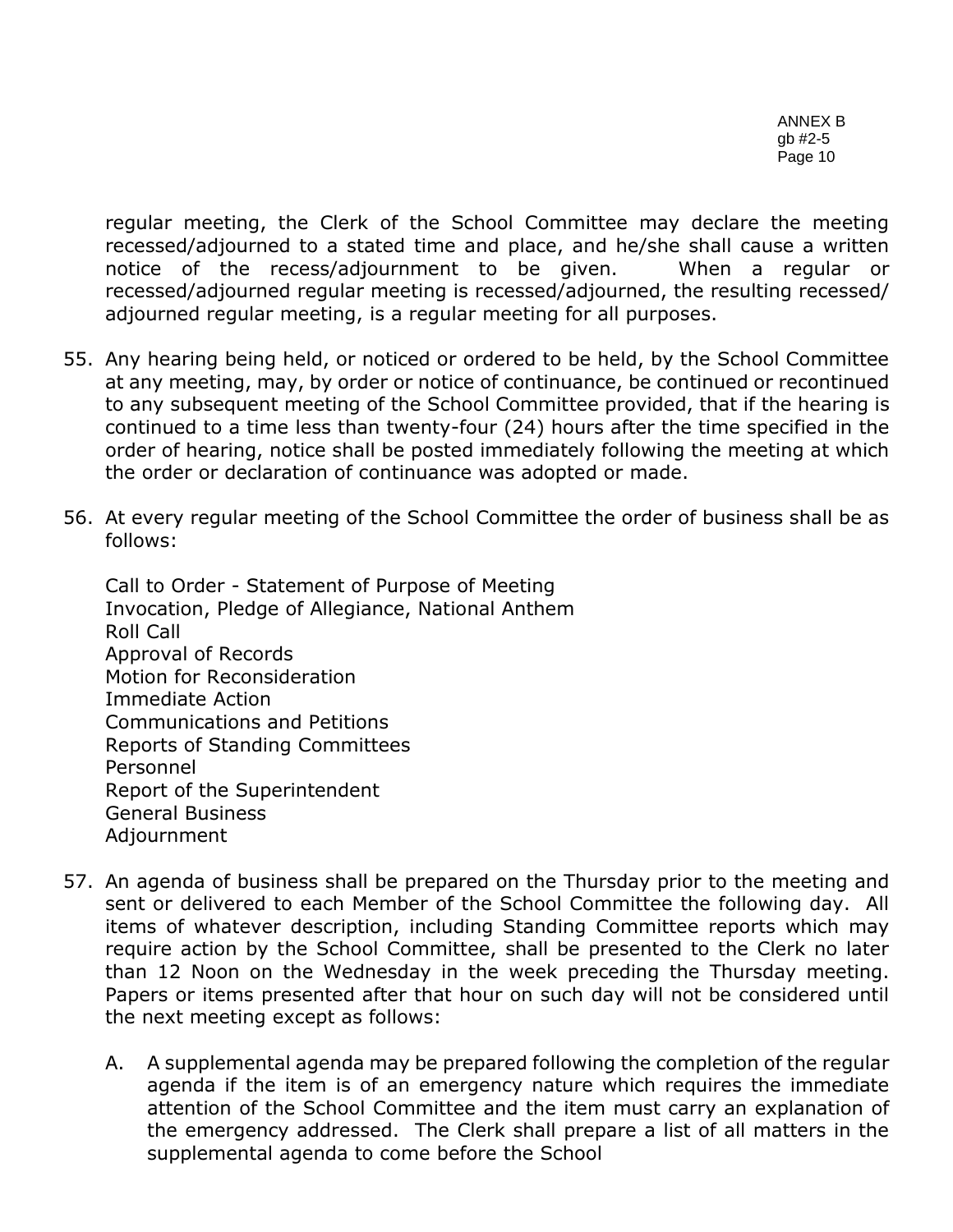Committee and shall endeavor to deliver to each School Committee member a copy of the same no later than twenty-four (24) hours prior to said meeting; or,

B. An item not on the calendar of the regular meeting may be brought up during such meeting only with the consent of two-thirds (2/3) of the members of the School Committee present and then only for: 1) routine items introduced for referral to any committee or the Superintendent/Administration; or, 2) items introduced for immediate and final action for which time is of the essence.

# CITIZEN PARTICIPATION

- 58. The citizens and employees of the City shall have a reasonable opportunity to be heard regarding any matter presently under consideration by the School Committee. It will be the responsibility of the chair, as guided by the rules established by the School Committee, to determine citizen participation.
- 59. All petitions filed, by a citizen, with the school committee will be heard by the school committee if requested by the petitioner. That individual will be given up to five minutes to address the committee and may not make a presentation on more than one petition at any single School Committee meeting. The petition, unless approved or filed, will then be referred without debate to the proper standing committee, the administration or other appropriate individual or body for investigation, recommendation or disposition except for clarification, amendment, supplementation or opposition by members of the school committee. The Clerk of the School Committee, in preparation of the school committee agenda, shall note the recommendation on the agenda. Whenever possible, the body or the individual to whom the petition was referred will make every reasonable effort to complete its work on the petition within sixty (60) days.
- 60. In those instances where the referral of a petition shall, by its referral, cause to render the petition moot, the School Committee shall allow only the primary petitioner the opportunity to address the School Committee. It shall be the duty of the chair to determine such instances subject to the challenge of the School Committee. Consistent with other School Committee rules the time for that presentation shall not exceed five (5) minutes.

Once a citizen has been given the opportunity to address the School Committee, members of the School Committee will be allowed to speak guided by the rules of the School Committee governing School Committee participation.